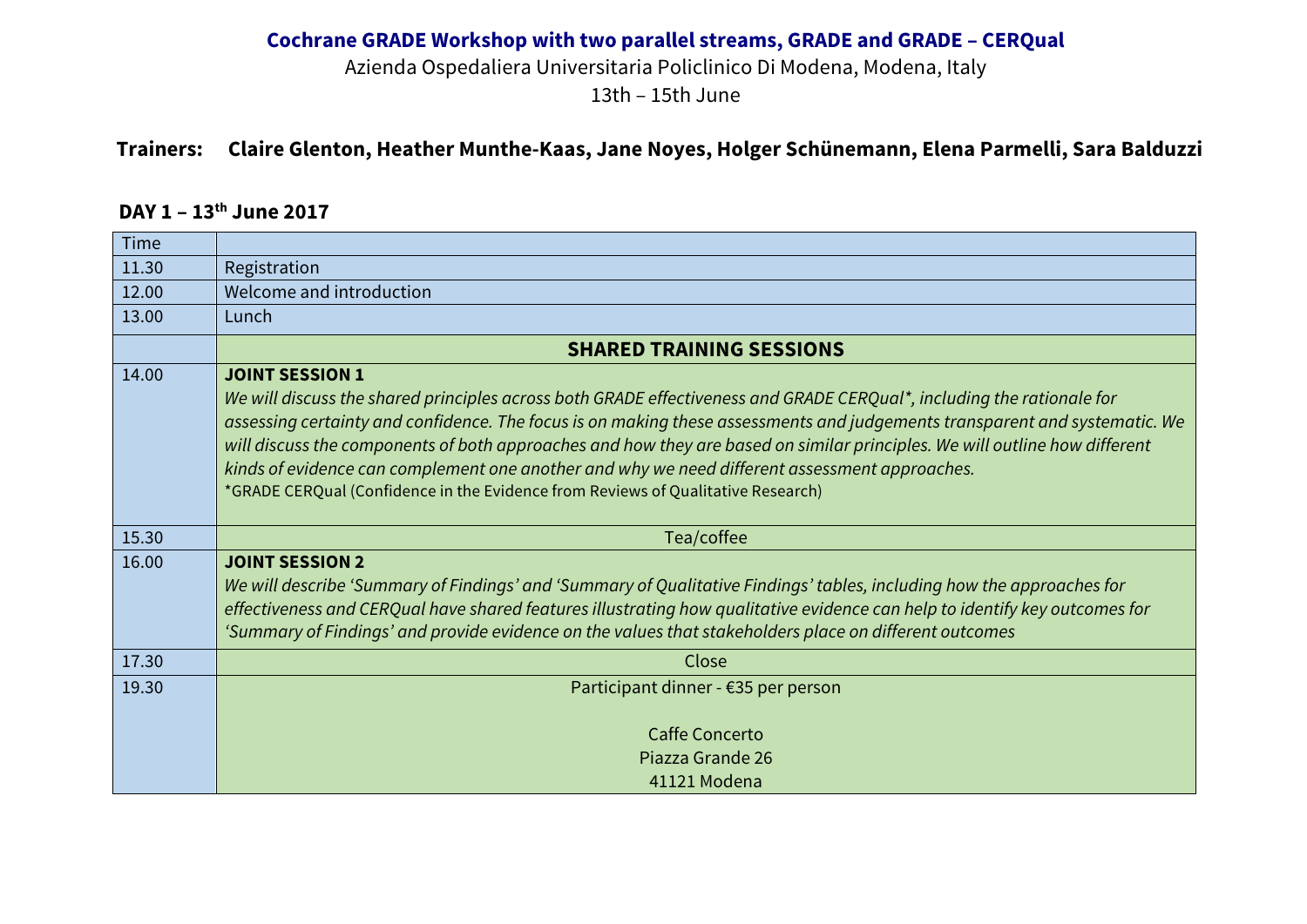Azienda Ospedaliera Universitaria Policlinico Di Modena, Modena, Italy 13th – 15th June

#### **DAY 2 – 14th June 2017**

Participants will be asked to select one of the following two parallel training streams.

- 1. Evidence from systematic reviews of qualitative evidence (qualitative evidence syntheses) of interventions or
- 2. Evidence from systematic reviews of the effectiveness of interventions

| <b>PARALLEL STREAMS</b>   |                                                                                                                                                                                                                                                                                                                                                                                                                                                                                  |                                                                                                                                                                                                                                                                                                  |  |  |
|---------------------------|----------------------------------------------------------------------------------------------------------------------------------------------------------------------------------------------------------------------------------------------------------------------------------------------------------------------------------------------------------------------------------------------------------------------------------------------------------------------------------|--------------------------------------------------------------------------------------------------------------------------------------------------------------------------------------------------------------------------------------------------------------------------------------------------|--|--|
| <b>Time</b>               | <b>QUALITATIVE EVIDENCE STREAM</b>                                                                                                                                                                                                                                                                                                                                                                                                                                               | <b>EVIDENCE EFFECTIVENESS STREAM</b>                                                                                                                                                                                                                                                             |  |  |
| 8.30-9.00<br>9.00-9.30    | Introductions and goals for the qualitative evidence stream<br>Introduction to qualitative evidence syntheses - what are they and why<br>and when are they useful?                                                                                                                                                                                                                                                                                                               | <b>Formulating healthcare questions</b><br>Understand PICO - choose outcomes and<br>$\bullet$<br>consider possible resource implications using<br>your own examples if applicable<br><b>Considering your SoF Table</b><br><b>Understand GRADEpro</b><br>Small group - hands on with software use |  |  |
| 9.30-10.00<br>10.00-10.30 | Carrying out a qualitative evidence synthesis: Creating a review<br>question<br>Introduce ways of forming a review question (e.g. SPICE (Setting,<br>$\bullet$<br>Perspective, Intervention/interest, Comparison, Evaluation),<br>SPIDER (Sample, Phenomenon of interest, Design, Evaluation,<br>Research type) (10 minutes)<br>Group work (10 minutes)<br>$\bullet$<br>Plenary (10 minutes)<br>$\bullet$<br>Carrying out a qualitative evidence synthesis: Choosing a synthesis | <b>Assessing the certainty of evidence</b><br>Understand the approaches and conceptual<br>underpinnings used to assess the certainty of<br>evidence<br>8 GRADE domains for certainty of evidence<br>Large group with discussion                                                                  |  |  |
|                           | method<br>Introduce synthesis methods and decision tree (15 minutes)<br>$\bullet$<br>Plenary to discuss synthesis method for this question (15 minutes)<br>$\bullet$                                                                                                                                                                                                                                                                                                             |                                                                                                                                                                                                                                                                                                  |  |  |
| 10.30-11.00               | Coffee break                                                                                                                                                                                                                                                                                                                                                                                                                                                                     |                                                                                                                                                                                                                                                                                                  |  |  |

Continued…..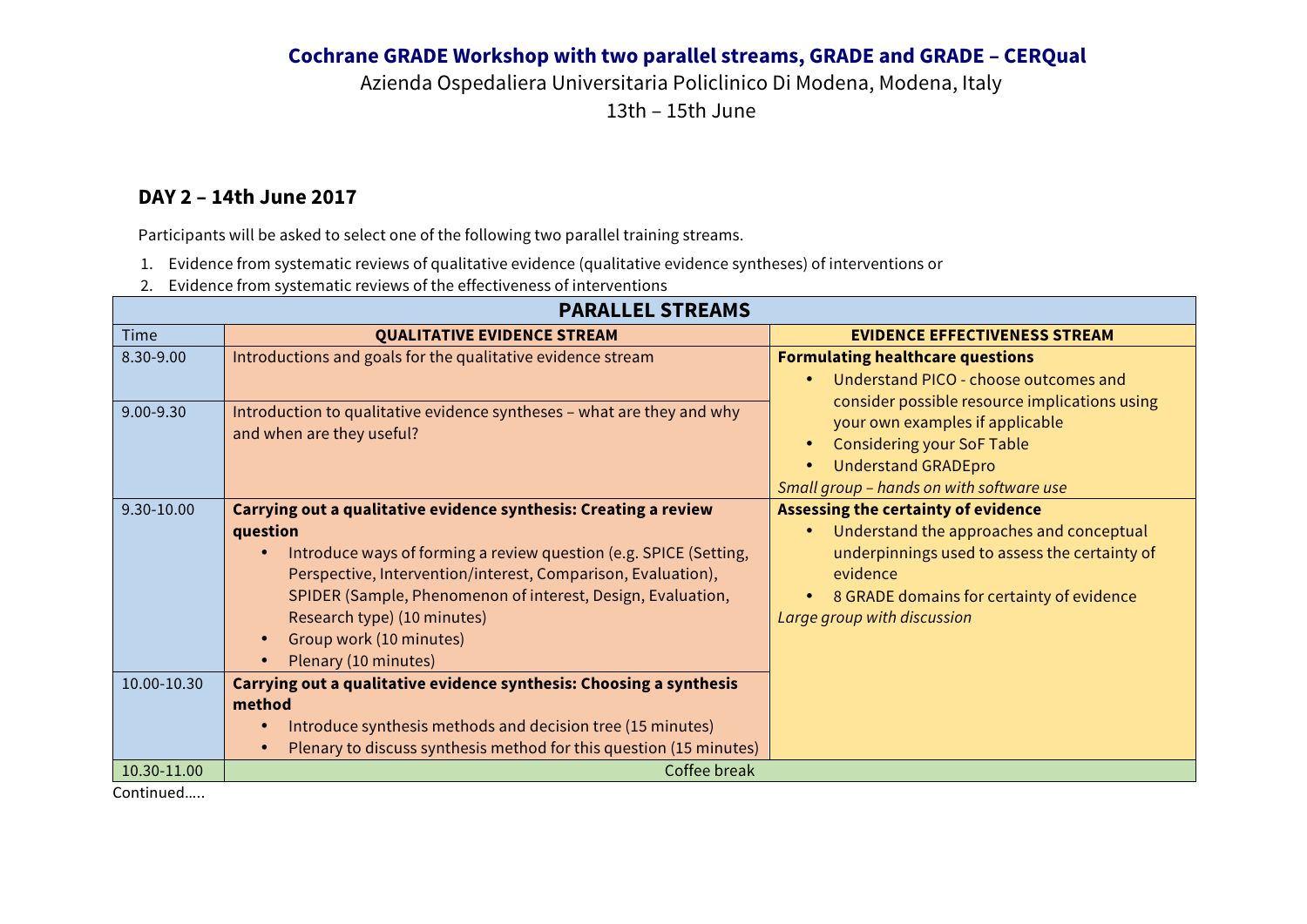Azienda Ospedaliera Universitaria Policlinico Di Modena, Modena, Italy

13th – 15th June

## **DAY 2** continued

| 11.00-11.40     | Carrying out a qualitative evidence synthesis: Data extraction              | <b>Exercises: Assessing the certainty of evidence</b> |
|-----------------|-----------------------------------------------------------------------------|-------------------------------------------------------|
|                 | Introduce tips and tricks for extracting data (10 minutes)                  | Practical exercise assessing the quality of           |
|                 | Group work (20 minutes)<br>$\bullet$                                        | evidence (use own examples if applicable)             |
|                 | Plenary - questions and feedback related to task (10 minutes)               | Small group session with software use                 |
| 11.40-12.20     | Carrying out a qualitative evidence synthesis: Assessing study              |                                                       |
|                 | methodological limitations                                                  |                                                       |
|                 | Introduction to critical appraisal and CASP (10 minutes)                    |                                                       |
|                 | Group work (20 minutes)                                                     |                                                       |
|                 | Plenary (10 minutes)<br>$\bullet$                                           |                                                       |
| 12.20-13.00     | Carrying out a qualitative evidence synthesis: Developing a finding         |                                                       |
|                 | Presentation: What is a review finding? (10 minutes)                        |                                                       |
|                 | Group work - developing and writing a review finding (20                    |                                                       |
|                 | minutes)                                                                    |                                                       |
|                 | Plenary – report on findings and feedback on task (10 minutes)<br>$\bullet$ |                                                       |
| 13.00-14.00     | Lunch                                                                       |                                                       |
| 14.00-14.30     | Assessing confidence in the findings from qualitative evidence syntheses -  | <b>Exercises: Assessing the certainty of evidence</b> |
|                 | introduction to the GRADE-CERQual approach                                  | Complete a Summary of Findings (SoF) table or         |
| 14.30-15.30     | CERQual Exercise 1- Applying the methodological limitations component       | evidence profile (use own examples if applicable)     |
|                 | of the GRADE-CERQual approach                                               | Small group session with software use                 |
| 15.30-16.00     | Tea break                                                                   |                                                       |
|                 |                                                                             |                                                       |
| $16.00 - 17.30$ | <b>JOINT SESSION 3</b>                                                      |                                                       |
|                 | Feedback and general discussion on both sessions                            |                                                       |